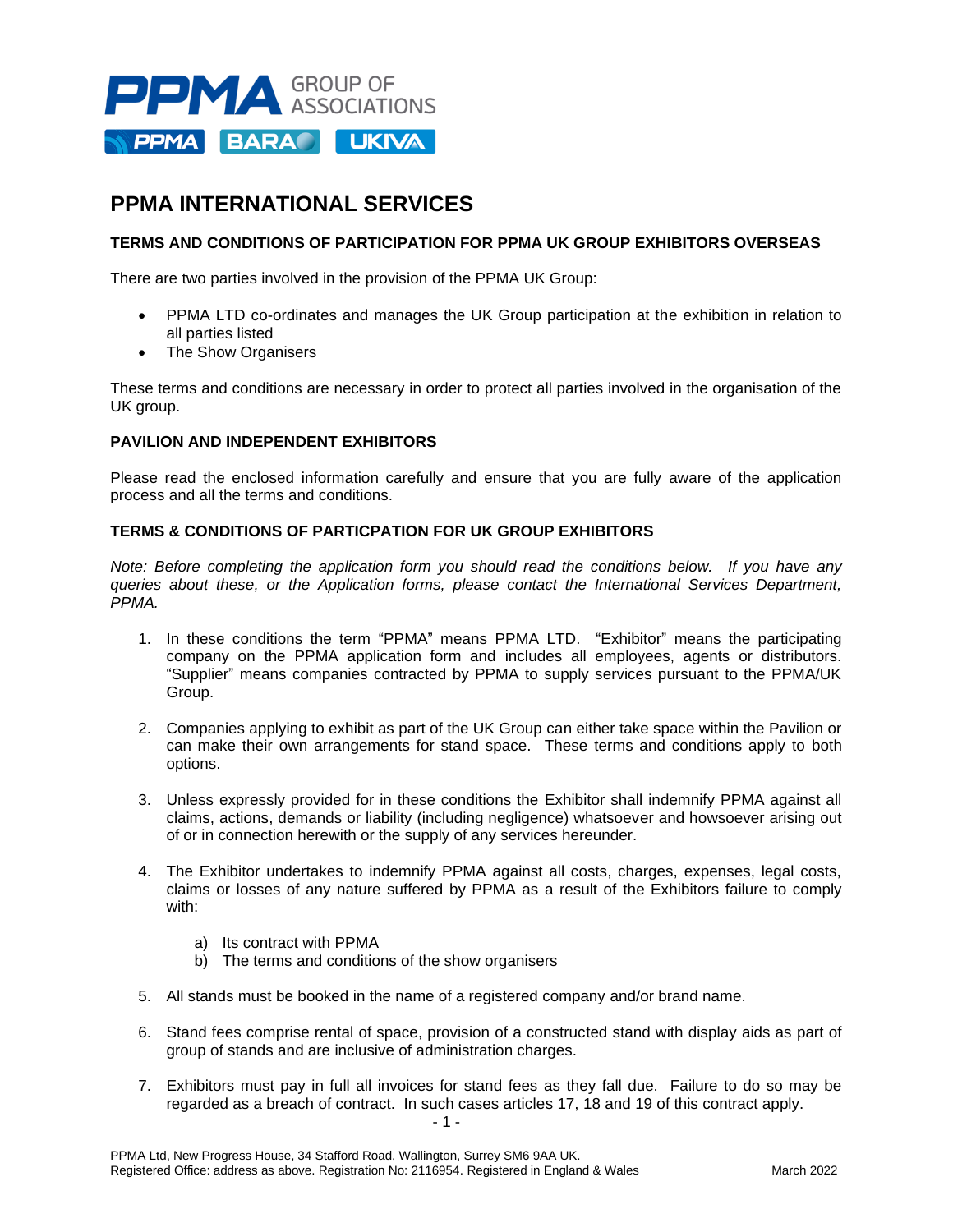- 8. When applying for space and stand construction within a UK Pavilion all Exhibitors are required to comply in full with the terms and conditions as laid out by the Show Organisers.
- 9. No additions or alterations to a Pavilion stand are permitted except with the prior and written agreement of PPMA. Companies having received such an agreement are themselves responsible for seeking quotes, commissioning and payment of additional construction to the stand.
- 10. If the prices associated with a booking vary by more than 20% of those outlined in the original offer, PPMA undertakes to seek the agreement of the Exhibitor before enforcing the terms of this contract.
- 11. PPMA will endeavour to provide the size of stand requested within the Pavilion, but cannot guarantee in advance either the hall, position, configuration of stand or the total area that can be provided.
- 12. Where it is necessary to offer an area varying by more than 20% of the area requested, PPMA will first seek the agreement of the Exhibitor.
- 13. If a compromise cannot be reached, the Exhibitor remains responsible for payment of the whole of the stand. PPMA will make reasonable efforts to find a replacement Exhibitor.
- 14. Should it be necessary to allocate more or less space than originally requested, the Exhibitor must pay in full on receipt of an invoice for additional areas. PPMA will refund the difference in fees should a reduced area only be available.
- 15. Reasonable care will be taken in the allocation of space to avoid inclusion of pillars and fire hydrant access points within stand space.
- 16. PPMA is unable to guarantee sufficient space to satisfy the group requirements. Space will be allocated strictly in order of receipt of applications.
- 17. Where there is insufficient space to allocate a stand, the applicant company will be refunded stand and/or stand booking fees in full.
- 18. Exhibitors withdrawing from the Pavilion after the PPMA is committed to payments on the Exhibitor's behalf will forfeit their stand fees (see point 4) in full unless a replacement Exhibitor can be found. PPMA will attempt to find replacement exhibitors, but cannot guarantee to do so.
- 19. Where a replacement Exhibitor can be found 50% of the original booking will be retained to cover the additional administration costs incurred.
- 20. Exhibitors shall ensure that they have full insurance cover against accident, injury, loss or damage of any nature including public and product liability. PPMA is not responsible for the welfare, safety etc of exhibitors staff whilst travelling to or whilst in the country. Exhibitors will be liable for third party claims arising from their own stand fittings and for their proportion of the stand construction. Exhibitors shall also comply with all requirements of PPMA, the Exhibition Organiser and any applicable law in this regard.
- 21. If damage is caused to the Pavilion, stand or display aids supplied, Exhibitors will be charged the full cost of replacement of the damaged items.
- 22. Exhibitors are prohibited from embellishing the fascia panels of their stands by use of additional graphics, or display aids unless by prior agreement with PPMA.
- 23. Exhibitors must not promote their presence and exhibits in a manner likely to cause offence, or nuisance to other exhibitors, or in contravention of the organisers' terms and conditions of participation.